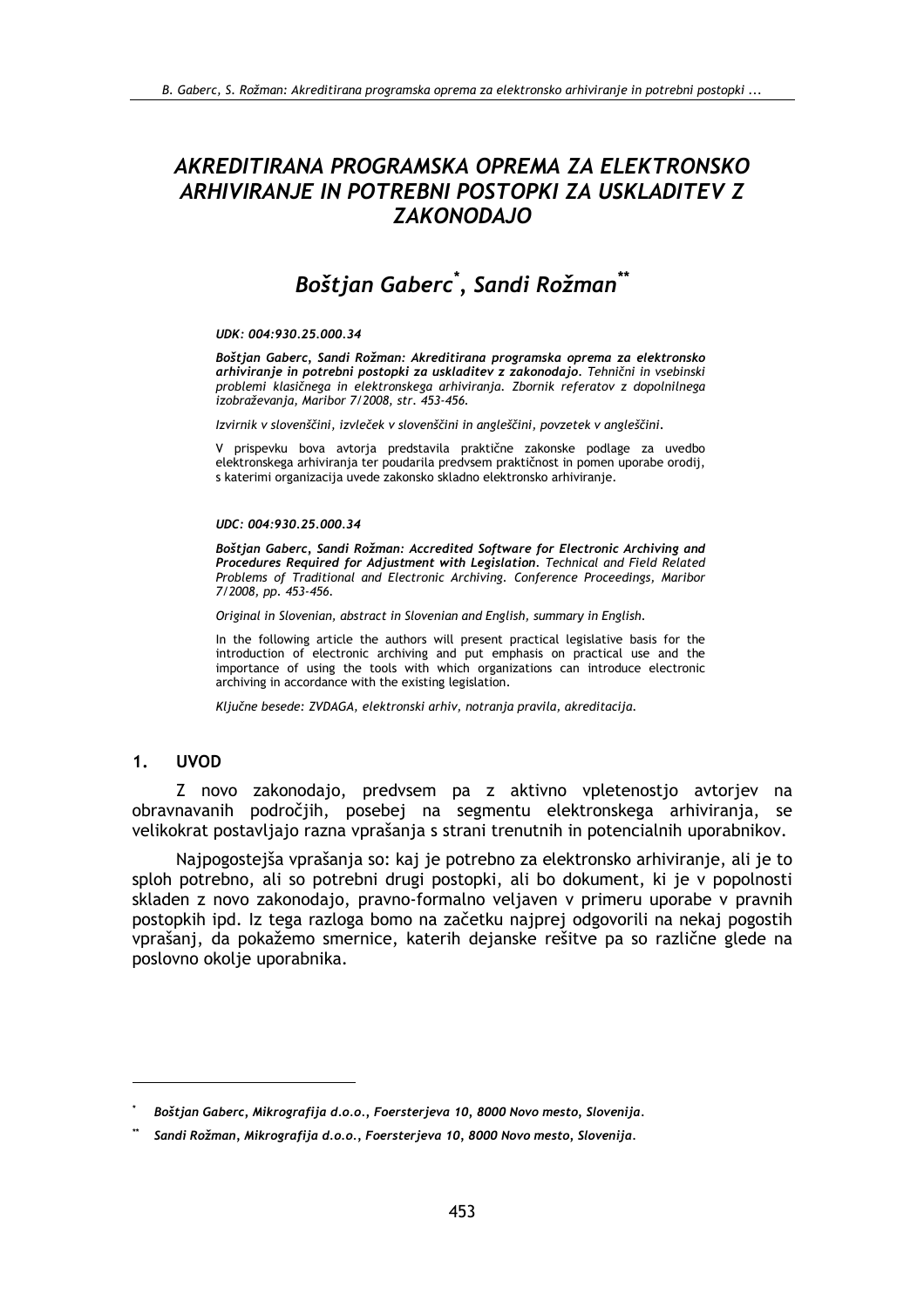#### $2.$ **ZAKONSKA PODLAGA**

Na področju elektronskih arhivov je bila v letu 2006 sprejeta zakonodaja, ki bo v prihodnje bistveno uredila področje digitalizacije in elektronskega arhiviranja. Gre za nadgradnio že v letu 2001 sprejetega zakona o elektronskem poslovanju in elektronskem podpisu. To so Zakon o varstvu dokumentarnega in arhivskega gradiva ter arhivih (ZVDAGA) (Ur. l. RS, 30/2006), Uredba o varstvu dokumentarnega in arhivskega gradiva (Ur. l. RS, 86/2006) ter Enotne tehnološke zahteve, verzija 1.0, ki so nastale na osnovi specifikacije MOREQ. Zaradi tehnološkega napredka bo v prihodnje potrebno tudi nadgrajevati ustrezne zahteve, tako bo tudi v letu 2008 izdana nova specifikacija MOREQ 2. Trenutno je na voljo delovna različica tega gradiva, seveda pa lahko vsakdo, ki ima interes na tem področju, aktivno sodeluje pri nastajanju specifikacije.

Osnovni namen zakonodaje na področju elektronskega arhiviranja ni obvezna uvedba programske opreme in potrebnih postopkov v organizacije, še posebno, če v teh organizacijah ne želijo uvesti tovrstnih rešitev. Če podjetje že sedaj arhivira v papirni obliki, lahko s tem brez težav nadaljuje tudi v prihodnje. Glede na tehnološki napredek in praktično uporabnost elektronskih arhivov pa se že sedaj in se bo tudi v prihodnje gotovo veliko organizacij odločilo za vpeljavo elektronskega arhiviranja. Ravno tu pa želi zakon narediti red na trgu, za kar je zadolžil Arhiv Republike Slovenije (v nadaljevanju ARS) kot nadzorni organ, ki bo preveril in odobril, da so programska oprema in potrebni postopki res skladni z zakonodajo. Potrebno je poudariti, da ARS oziroma njegova inšpekcijska služba ne bo preverjala končnih uporabnikov elektronskih arhivov, temveč le akreditirane ponudnike tovrstne programske opreme. Prav tako bo ARS potrdil notranja pravila (več v nadaljevanju), če bodo skladna z zakonodajo. Naloga organizacije je, da ta pravila tudi dosledno upošteva. To pa posledično pomeni, da ARS ne bo odgovarial, če organizacija ne bo dejansko poslovala skladno z zakonodajo kljub uporabi akreditiranega elektronskega arhiva ter postopkov.

V vprašanju glede pravno-formalne veljavnosti, ki smo ga zastavili na začetku, je posebej zanimivo, da se organizacije lahko lotijo elektronskega arhiviranja elektronskih dokumentov tudi brez potrjenih notranjih pravil, brez akreditiranega arhiva in po svojem sistemu dela, a lahko kljub temu uveljavljajo svojo pravno veljavnost. Edina razlika je, da bodo pri tem imele na sodiščih precej več dela z dokazovanjem pravilnosti delovanja celotnega postopka, ki mora biti skladen z zahtevami iz ZVDAGA, medtem ko bodo organizacije s potrjenimi notranjimi pravili, usklajenimi postopki ter akreditirano programsko opremo imele pri tem manj dela, saj je to »delo« že opravil ARS kot nadzorni organ.

Princip, ki ga zasleduje ARS, je preveriti in potrditi, da je vsebina dokumenta od njegovega digitalnega zajema do prenosa v el. arhiv identična skozi celoten postopek.

Da bi to zagotovili, pa je potrebno najprej zagotoviti verodostojen - akreditiran el, arhiv, primerno programsko in strojno opremo ter podrobno opisane postopke (notranja pravila), ki so potrebni, da se dokument elektronsko arhivira.

V primeru, da za organizacijo storitev zajema do elektronskega arhiviranja opravlja zunanji izvajalec, mora le-ta zagotoviti v gornjem odstavku opisane elemente.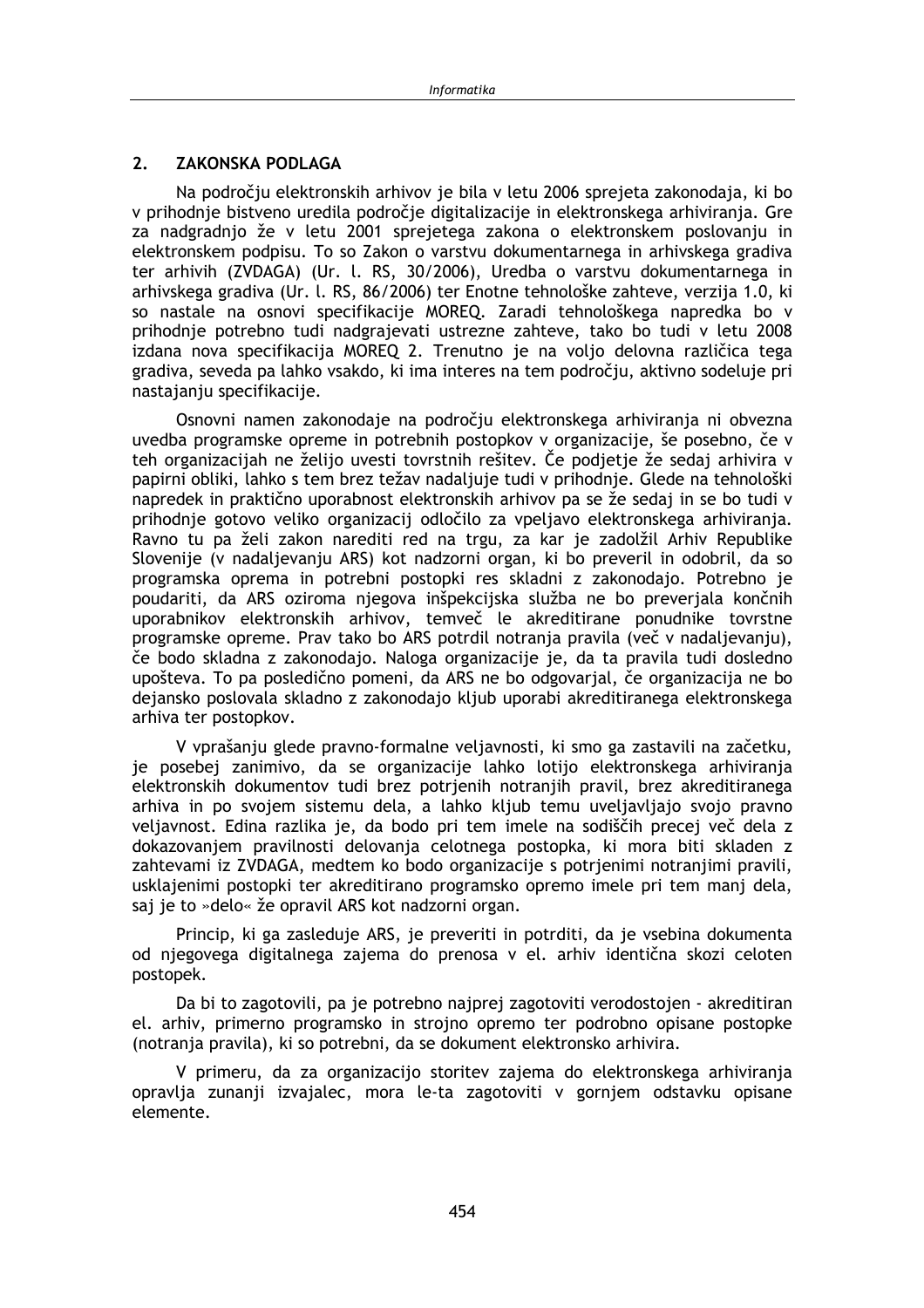#### AKREDITIRAN ELEKTRONSKI ARHIV  $3<sub>1</sub>$

V podjetju Mikrografija se kot prvi v Sloveniji lahko pohvalimo z akreditirano programsko opremo za elektronsko arhiviranje, ki je kot rešitev sicer že nameščena več kot 8.000-krat v Sloveniji, Evropi in drugod po svetu.

Postopka akreditacije smo se lotili v začetku leta 2007, kar je predstavljalo za podietie kar preceišen zalogai tako s finančnega kot kadrovskega vidika. Če pa se projekta ne bi lotili odgovorno in zavestno, bi se verjetno z njim ukvarjali še danes.

Posebna strokovna komisija iz ARS-a je večkrat prišla in preverila vse zahtevane funkcionalnosti, ki jih mora zagotavljati elektronski arhiv skladno z točkami ETZ (Enotne tehnološke zahteve).

Med preverjanjem smo skupaj ugotovili, da programska oprema s svojo odprtostjo omogoča celo več od zahtevanih funkcionalnosti, predvsem kar se tiče uporabniškega dela.

Sedaj lahko našim dosedanjim in bodočim naročnikom zagotovimo elektronski arhiv, ki je skladen z zakonodajo.

### $\mathbf{4}$ POSTOPKI, POTREBNI ZA UVEDBO ELEKTRONSKEGA ARHIVA V SKLADU Z **ZAKONODAJO**

Kot že omenjeno, je potrebno poleg akreditiranega elektronskega arhiva urediti tudi postopke, ki zagotavljajo nespremenljivost vsebine dokumenta vse od njegovega zajema. Pri tem je ARS sestavil dokument »Kontrolni seznam za preverjanje usklajenosti notranjih pravil z ZVDAGA in potrjevanje«, s katerim si organizacija oziroma zunanji izvajalec pomaga pri izdelavi notranjih pravil.

V primeru, kadar se presoja notranja pravila organizacije, ki ima celoten proces od zajema do elektronskega arhivirania postavljen znotraj organizacije, morajo biti notranja pravila v celoti skladna s postopki, ki potekajo v organizaciji sami.

V primeru, kadar določene postopke izvaja zunanji izvajalec, mora imeti le-ta za te postopke potriena notrania pravila, organizacija pa se v svojih notranijh pravilih le sklicuje na njih, vendar pa je zelo pomembno, da so skladna, kar v praksi pomeni, da morajo biti narejena tako, da ustrezajo in so usklajena z vsako organizacijo posebej.

#### $5<sub>1</sub>$ **SKLEP**

Naše razmišljanje o digitalizaciji in obvladovanju dokumentacije v elektronski obliki lahko zaključimo s spoznanjem, da je tehnologija zrela, postopki pa ustrezno optimizirani in preizkušeni v praksi. Rešitve prinašajo prednost in prihranke podjetjem ter optimirajo delo zaposlenih.

Kljub začetnim dvomom se je Arhiv Republike Slovenije kot odgovorni nadzorni organ temeljito in strokovno lotil projekta, kar je razvidno tudi iz rezultatov, med katere lahko naštejemo akreditirano programsko opremo, nekaj potrjenih notranjih pravil, nekaj pa jih še čaka na potrditev. To le dokazuje, da smo se v Sloveniji dobro pripravili in odzvali na zakonske zahteve, ki pa - kakor smo že spoznali - tudi večinoma sovpadajo z mednarodnimi smernicami in standardi.